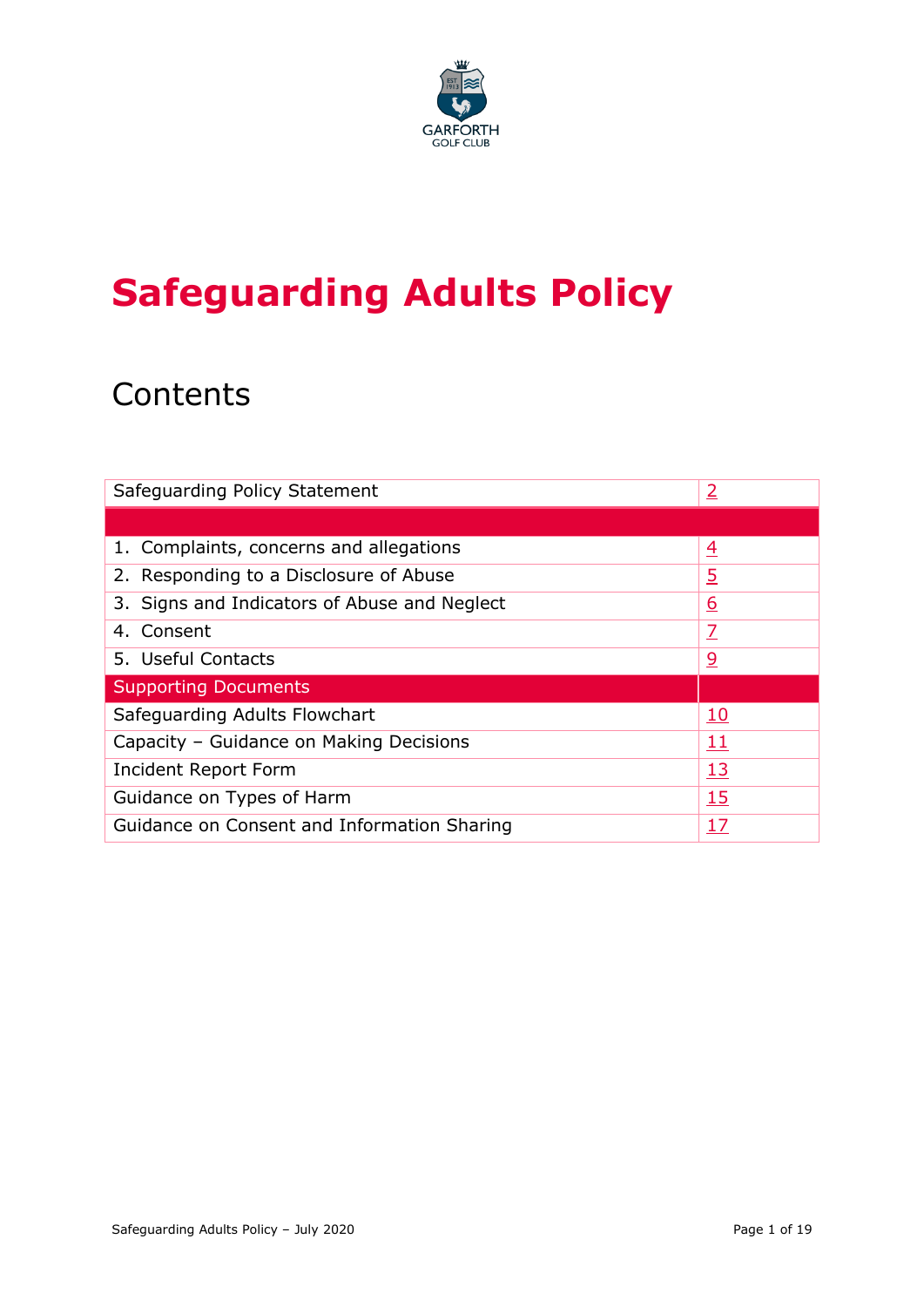

## Safeguarding Adults Policy

## <span id="page-1-0"></span>**Introduction**

Garforth Golf Club is committed to creating and maintaining a safe and positive environment for all individuals involved in golf.

Safeguarding duties apply to an adult who:

- Has needs for care and support (whether or not the local authority is meeting any of those needs) and;
- Is experiencing, or is at risk of, abuse or neglect; and;
- As a result of those care and support needs is unable to protect themselves from either the risk of, or the experience of, abuse or neglect.

## Principles in relation to adults at risk

The Care and Support Statutory Guidance Section 14.13 sets out the following six key principles which underpin all adult safeguarding work:

- Empowerment: People being supported and encouraged to make their own decisions and informed consent.
- Prevention: It is better to take action before harm occurs.
- Proportionality: The least intrusive response appropriate to the risk presented.
- Protection: Support and representation for those in greatest need.
- Partnership: Local solutions through services working with their communities. Communities have a part to play in preventing, detecting and reporting neglect and abuse.
- Accountability: Accountability and transparency in delivering safeguarding.

**Making safeguarding personal** is the concept that adult safeguarding should be person led and outcome focused. It engages the person in a conversation about how best to respond to their safeguarding situation in a way that enhances involvement, choice and control. As well as improving quality of life, well-being and safety.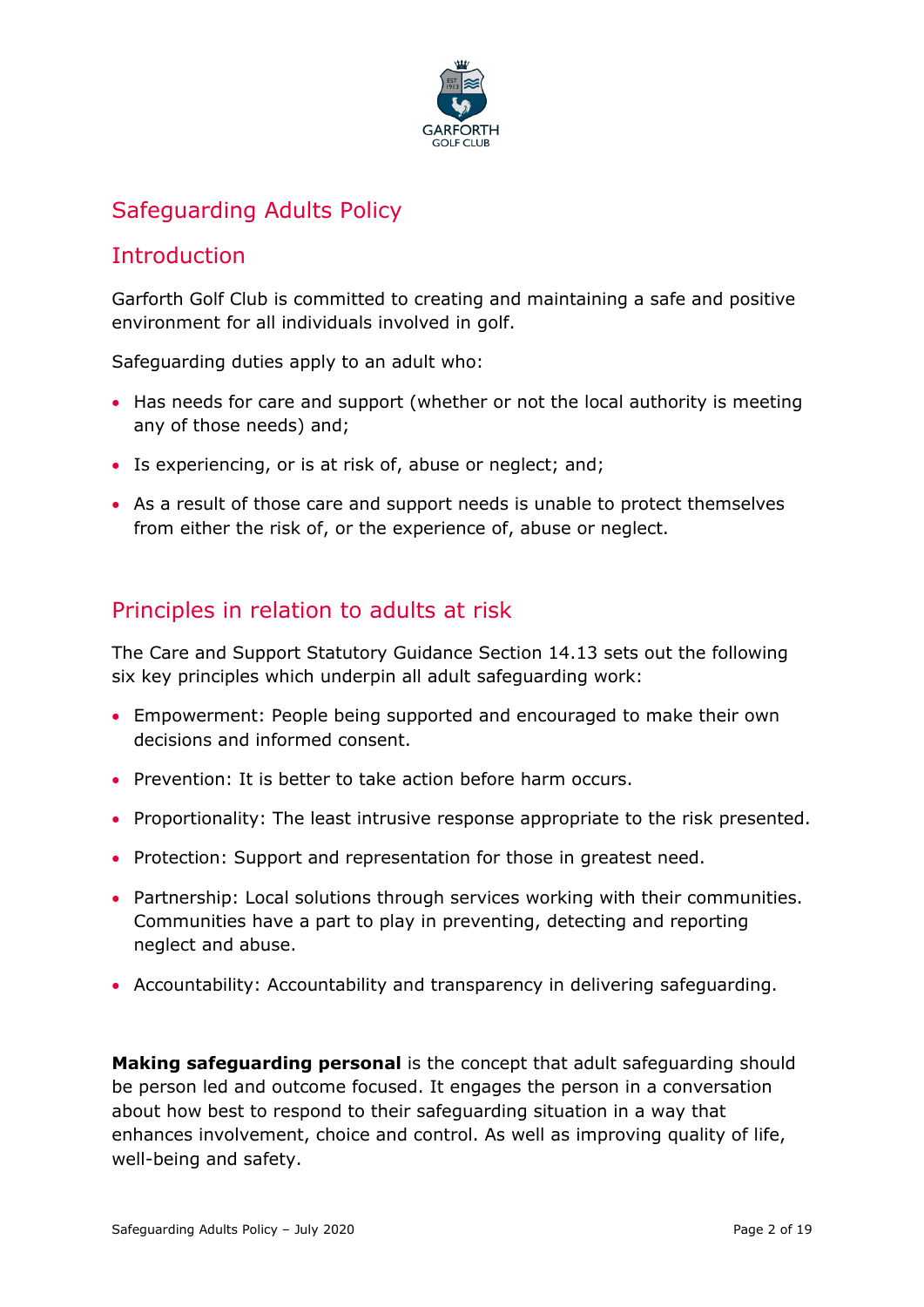

Wherever possible discuss safeguarding concerns with the adult to get their view of what they would like to happen and keep them involved in the safeguarding process, seeking their consent to share information outside of the organisation where necessary.

The principles of the Mental Capacity Act 2005 (MCA) state that every individual has the right to make their own decisions and provides the framework for this to happen.

In addition Garforth Golf Club recognises the following principles which underpin our work with all groups and individuals who may have additional needs for support and protection:

- It is every adult's right to be protected from abuse irrespective of their age, gender identity, faith or religion, culture, ethnicity, sexual orientation, background, economic position, marital status, disability or level of ability.
- All staff and volunteers share the responsibility for the protection of adults at risk and will show respect and understanding for their rights, safety and welfare.
- The additional vulnerability of disabled adults (including those with invisible disabilities, learning and communication differences) is recognised.
- Allegations of abuse or concerns about the welfare of any adult will be treated seriously and will be responded to swiftly and appropriately.
- Garforth Golf Club recognises the role and responsibilities of the statutory agencies in safeguarding adults and is committed to complying with the procedures of the Local Safeguarding Adults Boards.
- Confidentiality will be maintained appropriately at all times and the adult's safety and welfare must be the overriding consideration when making decisions on whether or not to share information about them.
- Garforth Golf Club will support all adults to understand their roles and responsibilities with regards to safeguarding and protecting adults at risk, including the responsibility to report all concerns in line with Garforth Golf Club safeguarding adults policy and procedures.
- All participants involved in golfing activities have the right to be listened to with respect and to be heard.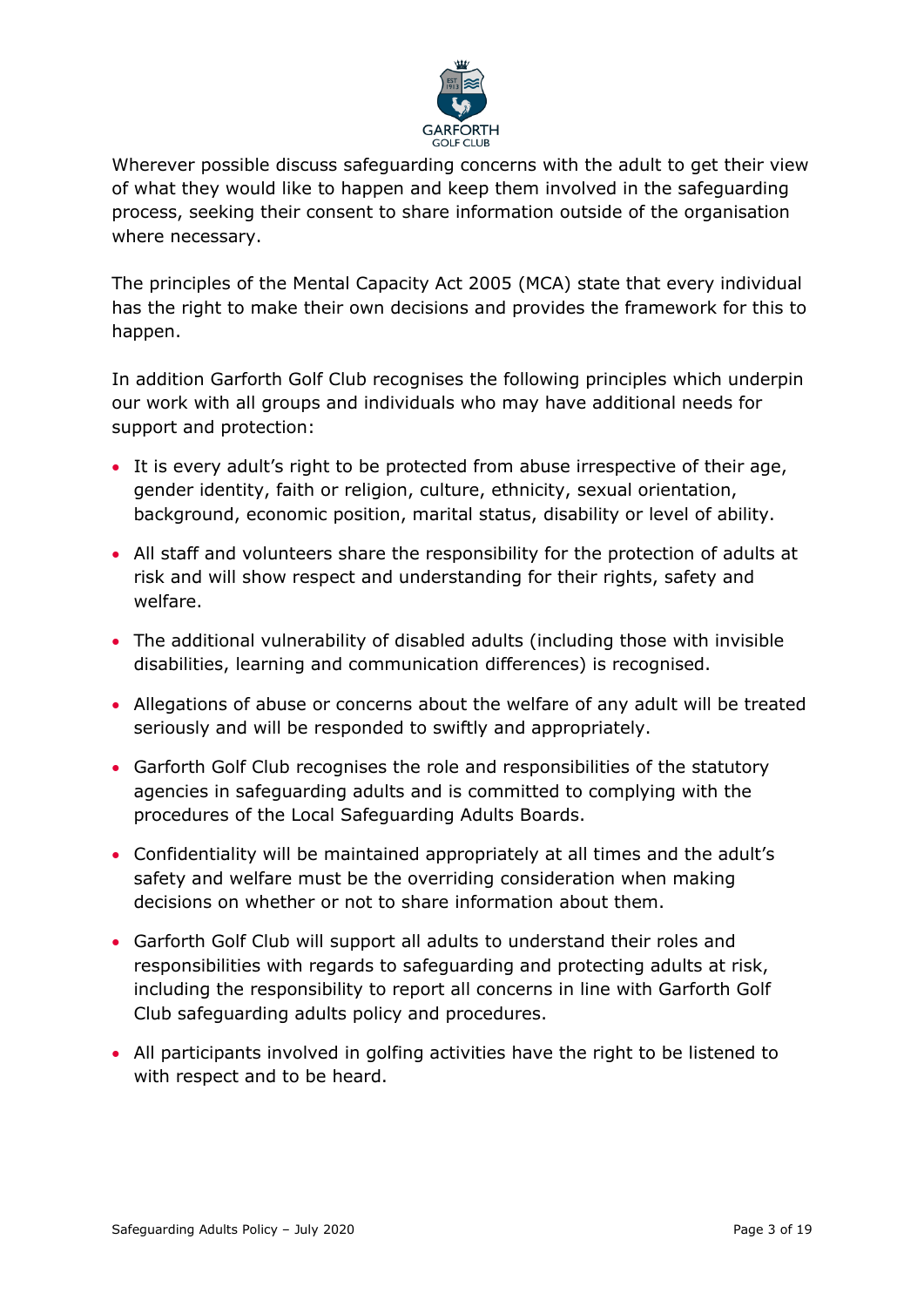

## Guidance and legislation

The practices and procedures within this policy are based on the principles contained within the UK and legislation and Government Guidance and have been developed to complement the Safeguarding Adults Boards policy and procedures, and take the following into consideration:

- The Care Act 2014
- The Protection of Freedoms Act 2012
- Domestic Violence, Crime and Victims (Amendment ) Act 2012
- The Equality Act 2010
- The Safeguarding Vulnerable Groups Act 2006
- Mental Capacity Act 2005
- Sexual Offences Act 2003
- The Human Rights Act 1998
- The Data Protection Act 2018

## Responsibilities and implementation

Garforth Golf Club will seek to promote the principles of safeguarding by:

- Reviewing Garforth Golf Club policy and procedures every three years or whenever there is a major change in legislation.
- Giving guidance on appropriate recruitment procedures to assess the suitability of volunteers and staff working with vulnerable groups.
- Following procedures to report welfare concerns and allegations about the behaviour of adults and ensure that all staff, volunteers, parents and participants, including children, are aware of these procedures.
- Directing club staff, volunteers & coaches to appropriate safeguarding training and learning opportunities, where this is appropriate to their role.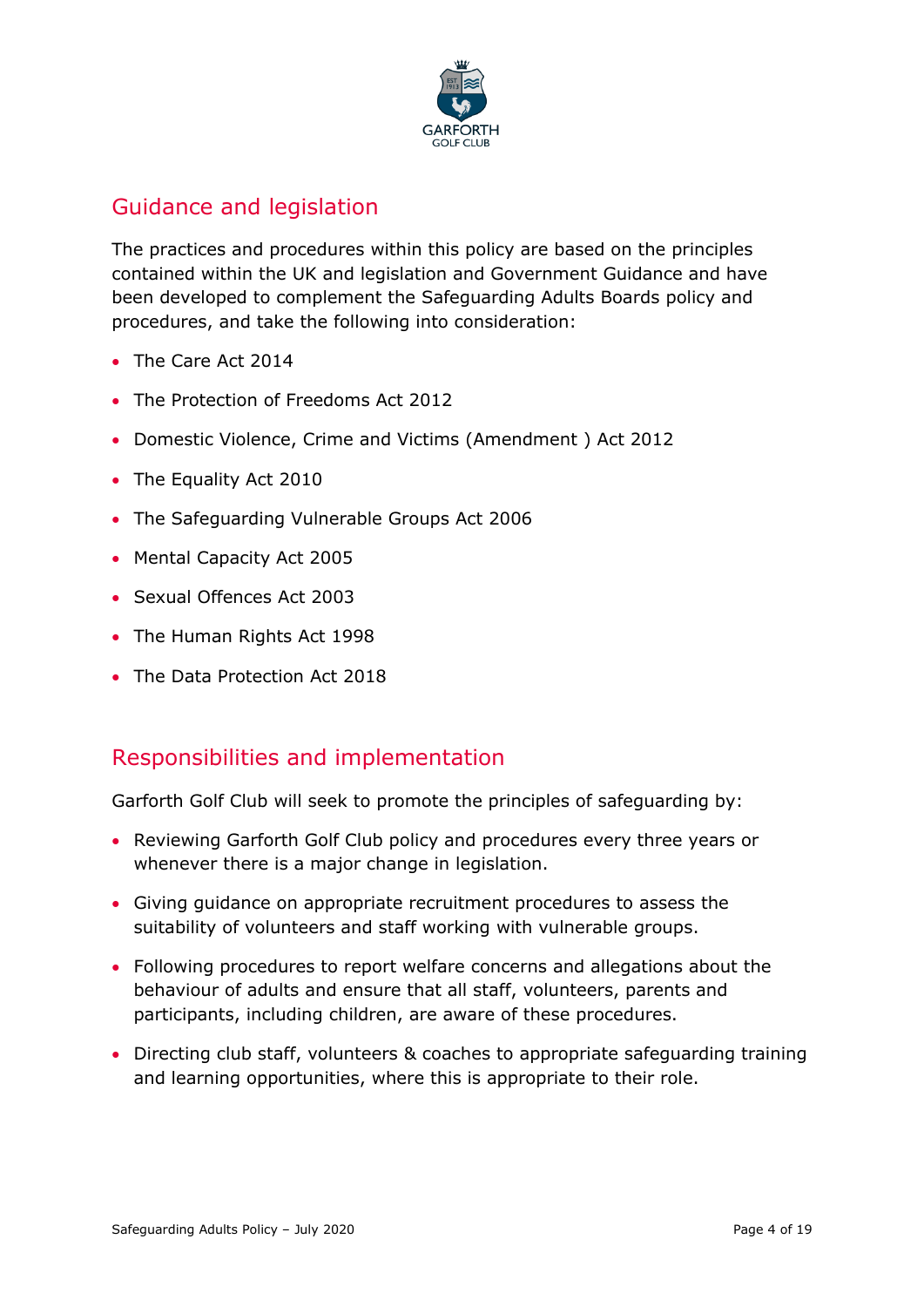

## <span id="page-4-0"></span>1. Complaints, concerns and allegations

- **1.1** As a player, parent, carer, member of staff or volunteer you may be concerned about the welfare of an adult, become aware that abuse or poor practice is taking place, suspect abuse or poor practice may be occurring or be told about something that may be abuse or poor practice. These concerns should be brought to the attention of the England Golf Lead Safeguarding Officer without delay.
- **1.2** The person reporting the concern is not required to decide whether abuse has occurred, but simply has a duty to pass on their concerns and any relevant information tel: 01526 351824. All concerns will be treated in confidence. Details should only be shared on a 'need to know' basis with those who can help with the management of the concern.
- **1.3** Concerns will be recorded on an Incident Report Form and sent to England Golf Lead Safeguarding Officer and retained confidentially. The Lead Safeguarding Officer will assist with completion of this form if required, tel 01526 351824.
- **1.4** Garforth Golf Club will work with England Golf, counties and other external agencies to take appropriate action where concerns relate to potential abuse or serious poor practice. Garforth Golf Club disciplinary procedures will be applied and followed where possible.
- **1.5** Safeguarding adults at risk requires everyone to be committed to the highest possible standards of openness, integrity and accountability. Garforth Golf Club supports an environment where staff, volunteers, parents/carers and the public are encouraged to raise safeguarding concerns. Anyone who reports a legitimate concern to the organisation (even if their concerns subsequently appear to be unfounded) will be supported. All concerns will be taken seriously.
- **1.6** It is important when considering your concern that you also consider the needs and wishes of the person at risk.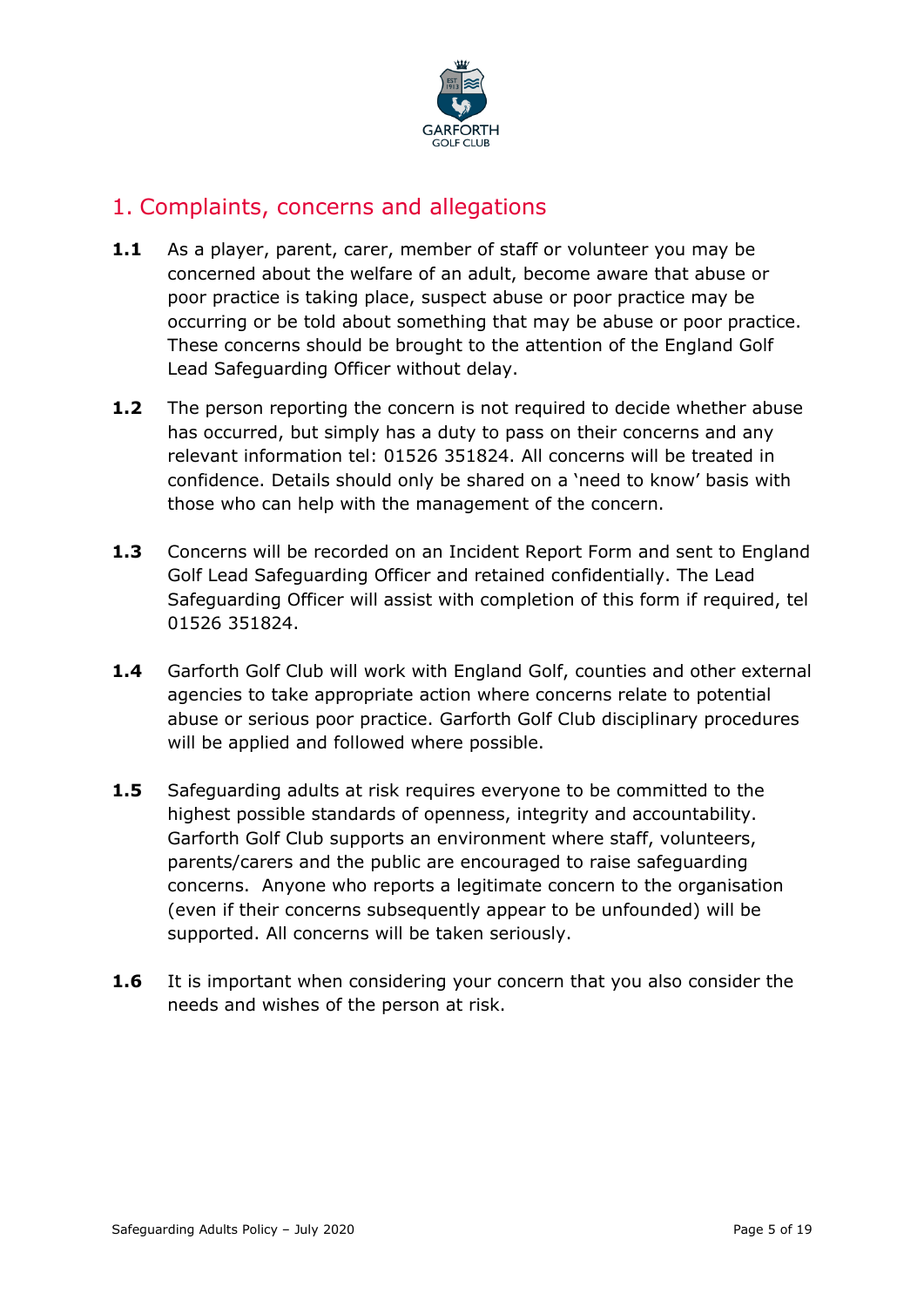

## <span id="page-5-0"></span>2. Responding to disclosure of abuse

- **2.1** If an adult indicates that they are being abused the person receiving the information should:
	- Stay Calm
	- Listen carefully to what is said, allowing the adult to continue at their own pace, and take it seriously.
	- Explain that it is likely the information will have to be shared with othersdo not promise to keep secrets.
	- Keep questions to a minimum, only ask questions if you need to identify/ clarify what the person is telling you. Take care to distinguish between fact, observation, allegation and opinion. It is important that the information you have is accurate.
	- Reassure the person that they have done the right thing in revealing the information.
	- Ask them what they would like to happen next.
	- Explain what you would like to do next and ask if they are happy for you to share the information in order for you to help them. As long as it does not increase the risk to the individual, you should explain to them that it is your duty to share your concern with your Lead Safeguarding Officer.
	- Record in writing what was said using the adult's own words as soon as possible

#### **2.2** DO NOT:

- Dismiss the concern.
- Panic or allow shock or distaste to show.
- Probe for more information than is offered.
- Make promises that cannot be kept.
- Conduct an investigation of the case.
- Make negative comments about the alleged perpetrator.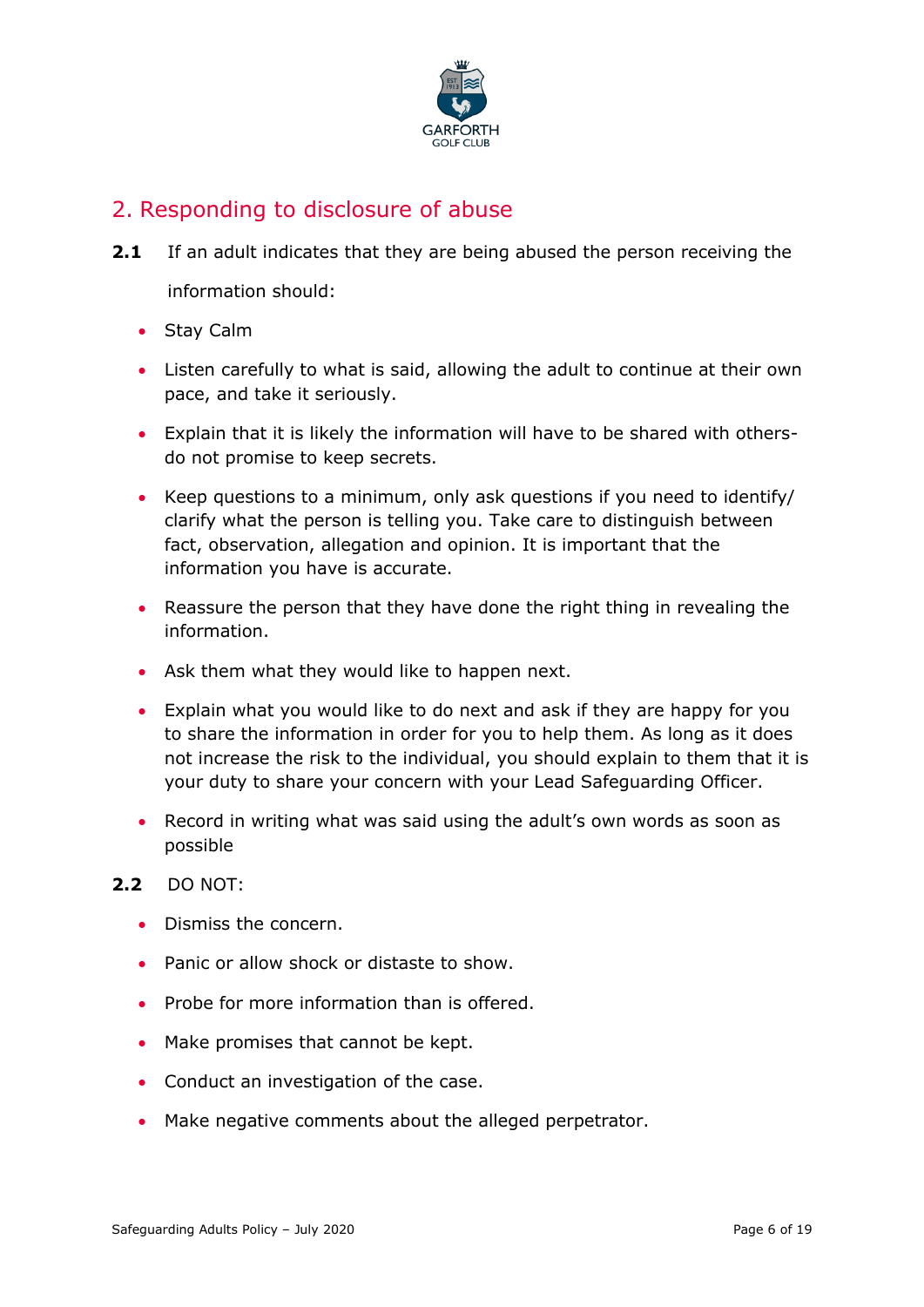

If the matter is urgent and relates to the immediate safety of an adult at risk then contact the police immediately. Complete and Incident Form and copy it to the England Golf Lead Safeguarding Officer within 24 hours.

## <span id="page-6-0"></span>3. Signs and indicators of abuse and neglect

- **3.1** Abuse can take place in any context. Abuse may be inflicted by anyone. Players, members, staff, volunteers or coaches may suspect that an adult is being abused or neglected outside of the club setting. There are many signs and indicators that may suggest someone is being abused or neglected, these include but are not limited to:
	- Unexplained bruises or injuries or lack of medical attention when an injury is present.
	- Person has belongings or money going missing.
	- Person is not attending / no longer enjoying their sessions.
	- Someone losing or gaining weight / an unkempt appearance. A change in the behaviour or confidence of a person.
	- Self-harm.
	- A fear of a particular group or individual.
	- They may tell you / another person they are being abused i.e. a disclosure.

## <span id="page-6-1"></span>4. Consent

- **4.1** The Care Act 2014 statutory guidance advises that the first priority in safeguarding should always be to ensure the safety and well-being of the adult.
- **4.2** Adults have a general right to independence, choice and selfdetermination including control over information about themselves.
- **4.3** Garforth Golf Club does not expect staff, coaches or volunteers to support an adult who is felt to be vulnerable or at risk through their decision making process but expects them to inform England Golf without delay so that they can clearly define the various options to help support the adult at risk to make a decision about their safety. As long as it does not increase the risk to the individual, it should be explained to them that it is their duty to share their concern with the England Golf Lead Safeguarding Officer. Consent is not required to seek guidance or share information with the National Governing Body.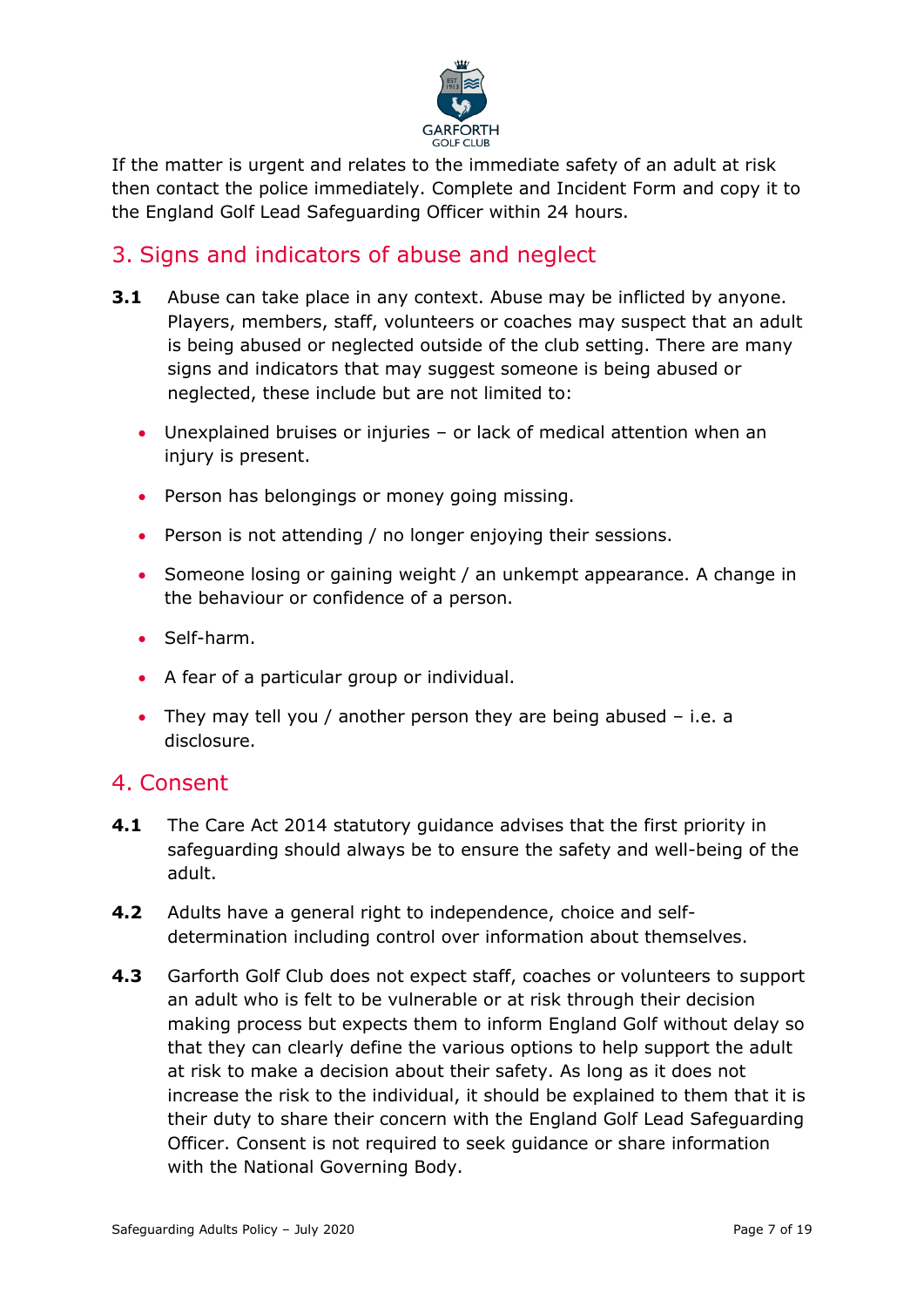

- **4.4** Adults may not give their consent to the sharing of safeguarding information outside of the organisation for a number of reasons. For example, they may be unduly influenced, coerced or intimidated by another person, they may be frightened of reprisals, they may fear losing control, they may not trust social services or other partners or they may fear that their relationship with the abuser will be damaged. Reassurance and appropriate support may help to change their view on whether it is best to share information.
- **4.5** Those seeking to support the adult should consider the following:
	- Explore the reasons for the adult's objections what are they worried about?
	- Explain the concern and why you think it is important to share the information
	- Tell the adult with whom you may be sharing the information with and why
	- Explain the benefits, to them or others, of sharing information could
	- they access better help and support?
	- Discuss the consequences of not sharing the information could someone come to harm?
	- Reassure them that the information will not be shared with anyone who does not need to know
	- Reassure them that they are not alone and that support is available to them.
- **4.6** If the adult continues to refuse intervention to support them with a safeguarding concern, or requests that information about them is not shared with other safeguarding partners their wishes should be respected.
- **4.7** However, there are a number of circumstances where those seeking to support the adult can reasonably override such a decision, including but not limited to:
	- It appears that the adult lacks the mental capacity to make that decision (this must be properly explored and further guidance should be sought from the England Golf Lead Safeguarding Officer)
	- Emergency or life-threatening situations may warrant the sharing of relevant information with the emergency services without consent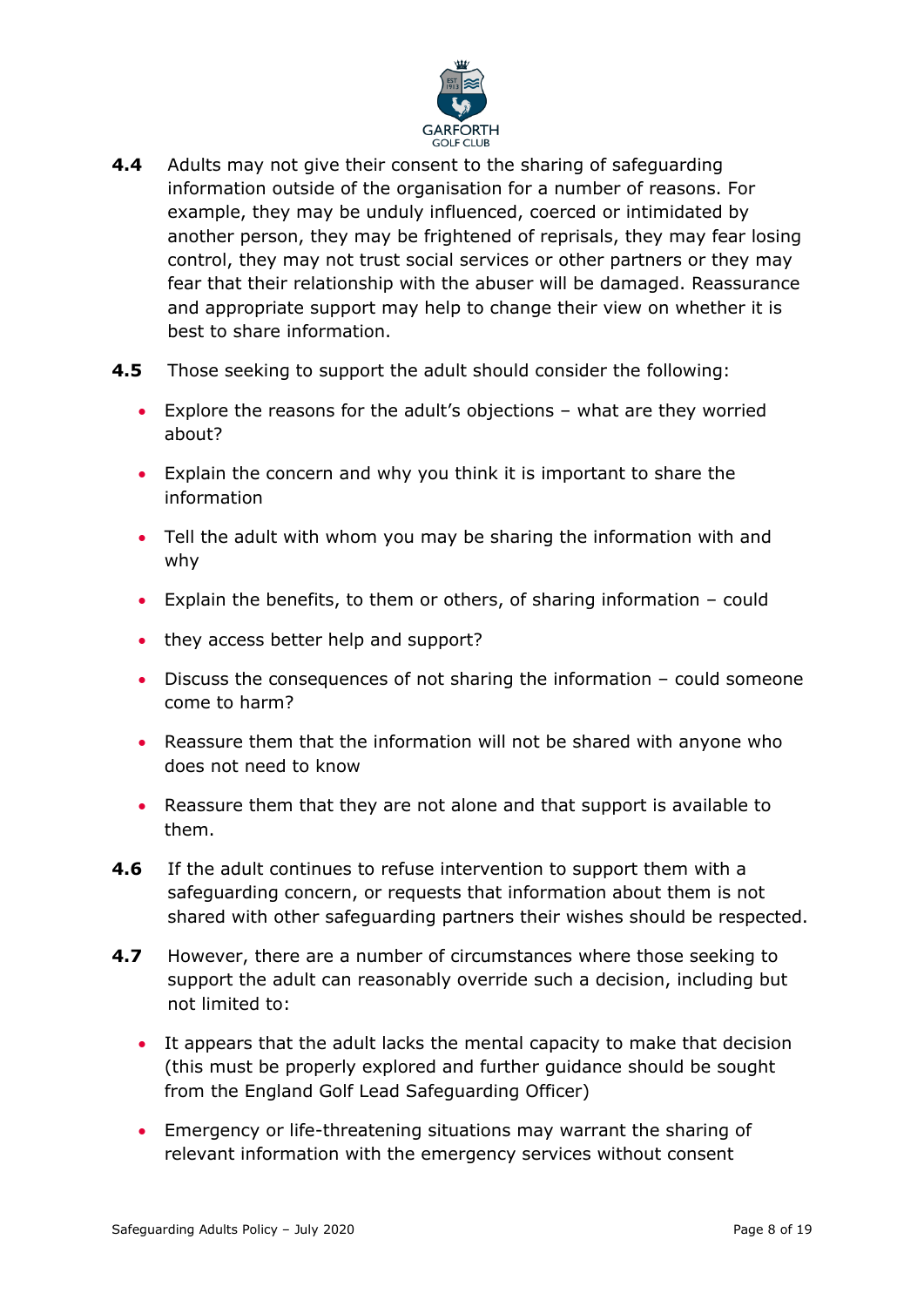

- Other people are, or may be, at risk, including children
- A serious crime has been committed / may be prevented
- Individuals in a Position of Trust are implicated
- **4.7.1** In such circumstances, it is important to keep a careful record of the decision-making process and guidance should be sought from the England Golf Lead Safeguarding Officer. Legal advice will be sought where appropriate. If the decision is to take action without the adult's consent, then unless it is unsafe to do so, the adult should be informed that this is being done and of the reasons why.

## <span id="page-8-0"></span>5. Useful Contacts

England Golf Useful Contacts

| <b>Name</b>                         | <b>Address</b>                                                                                                               | <b>Number and email</b>                      |
|-------------------------------------|------------------------------------------------------------------------------------------------------------------------------|----------------------------------------------|
| Lead Safeguarding<br><b>Officer</b> | <b>England Golf</b><br><b>National Golf Centre</b><br>The Broadway<br><b>Woodhall Spa</b><br>Lincolnshire<br><b>LN10 6PU</b> | 01526 351824<br>safeguarding@englandgolf.org |

#### Local Contacts

| <b>Name</b>                                                       | <b>Address</b> | <b>Number and email</b>                                 |
|-------------------------------------------------------------------|----------------|---------------------------------------------------------|
| <b>Leeds County</b><br>Council -<br>Safeguarding<br><b>Adults</b> |                | 01132224401                                             |
| Leeds County<br>Council-Social<br>Care-Emergency<br>Duty Team     |                | 0113 868 9962<br>Evenings and Weekends<br>0113 378 0644 |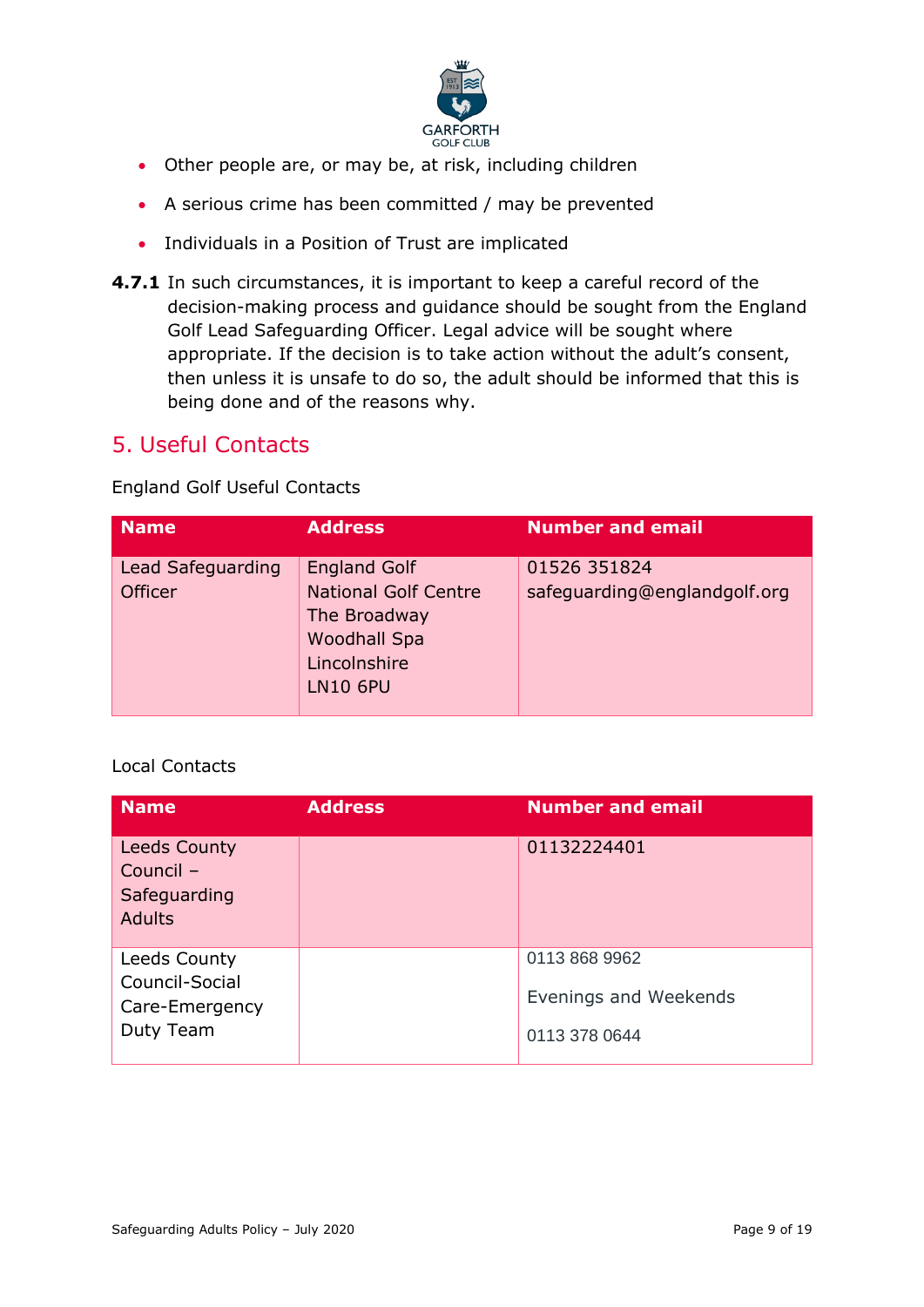

National Contacts

| <b>Name</b>                                                          | <b>Website</b>        | <b>Number and email</b>                              |
|----------------------------------------------------------------------|-----------------------|------------------------------------------------------|
| Ann Craft Trust -<br>Safeguarding<br>Adults in Sport and<br>Activity | www.anncrafttrust.org | 0115 951 5400<br>Ann-Craft<br>Trust@nottingham.ac.uk |
| Samaritans                                                           |                       | 01522 782333                                         |

## <span id="page-9-0"></span>Safeguarding Adults Flowchart What to do if you have a concern about an adult?



are at risk of harm you will need to report it without their consent if necessary.

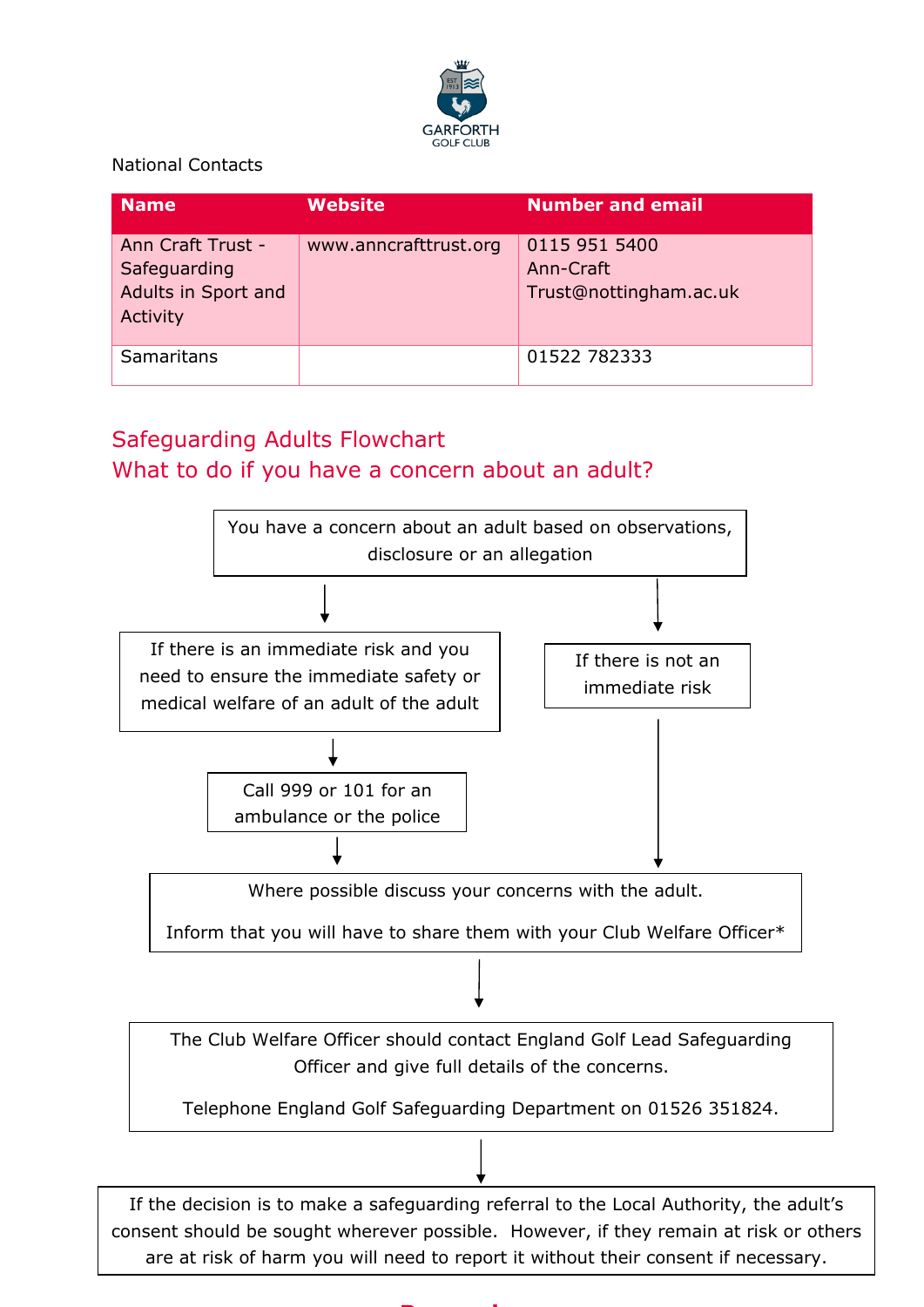

## <span id="page-10-0"></span>Garforth Golf Club

## Capacity – Guidance on Making Decisions

The issue of capacity or decision making is a key one in safeguarding adults. It is useful for organisations to have an overview of the concept of capacity.

We make many decisions every day, often without realising. We make so many decisions that it's easy to take this ability for granted.

But some people are only able to make some decisions, and a small number of people cannot make any decisions. Being unable to make a decision is called "lacking capacity".

To make a decision we need to:

- Understand information
- Remember it for long enough
- Think about the information
- Communicate our decision

A person's ability to do this may be affected by things like learning disability, dementia, mental health needs, acquired brain injury, and physical ill health.

The Mental Capacity Act 2005 (MCA) states that every individual has the right to make their own decisions and provides the framework for this to happen.

The MCA is about making sure that people over the age of 16 have the support they need to make as many decisions as possible.

The MCA also protects people who need family, friends, or paid support staff to make decisions for them because they lack capacity to make specific decisions.

Our ability to make decisions can change over the course of a day**.**

Here are some examples that demonstrate how the timing of a question can affect the response:

- A person with epilepsy may not be able to make a decision following a seizure.
- Someone who is anxious may not be able to make a decision at that point.
- A person may not be able to respond as quickly if they have just taken some medication that causes fatigue.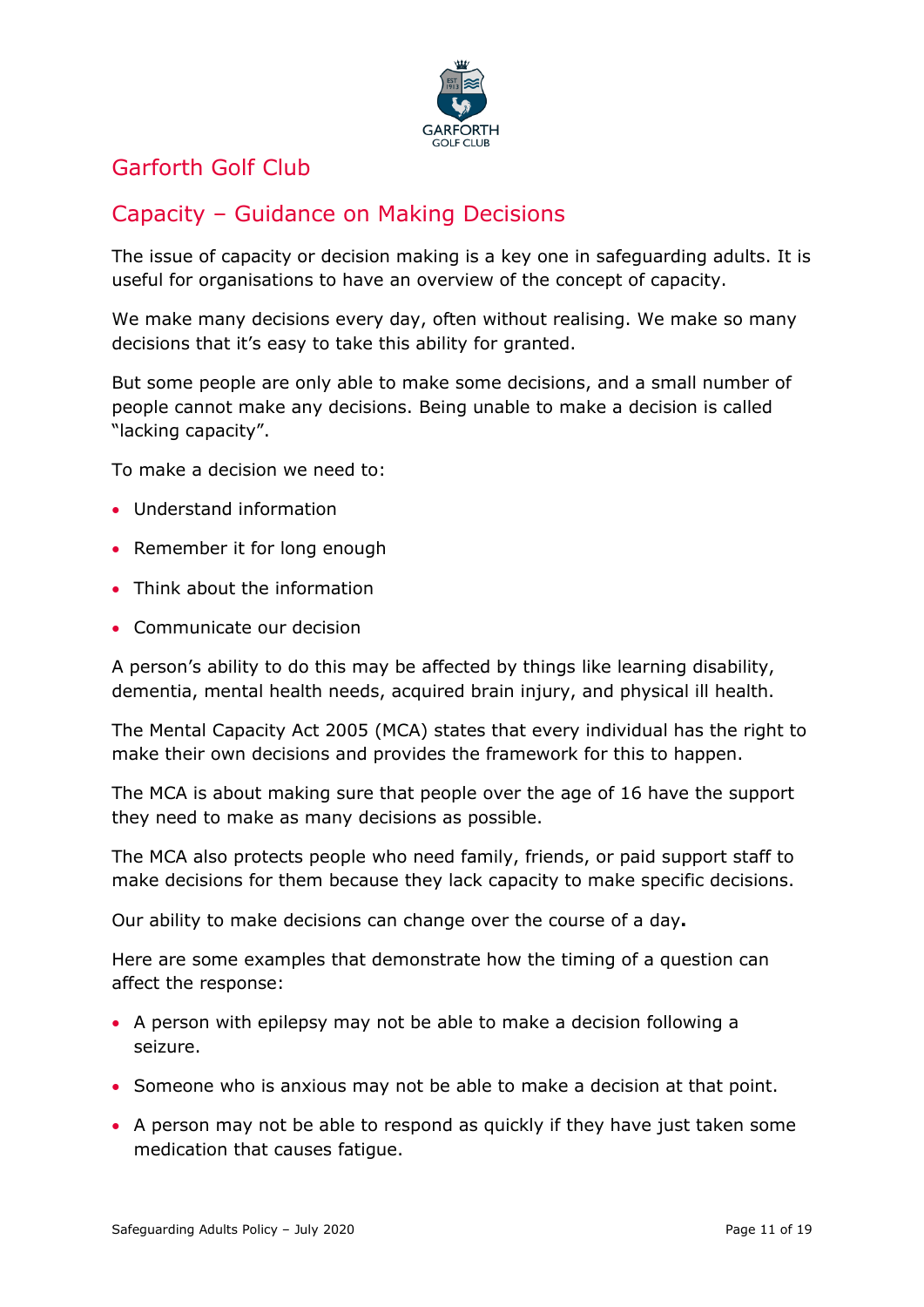

In each of these examples, it may appear as though the person cannot make a decision. But later in the day, presented with the same decision, they may be able to at least be involved.

The MCA recognises that capacity is decision-specific, so no one will be labelled as entirely lacking capacity. The MCA also recognises that decisions can be about big life-changing events, such as where to live, but equally about small events, such as what to wear on a cold day.

To help you to understand the MCA, consider the following five points:

- **1.** Assume that people are able to make decisions, unless it is shown that they are not. If you have concerns about a person's level of understanding, you should check this with them, and if applicable, with the people supporting them.
- **2.** Give people as much support as they need to make decisions. You may be involved in this – you might need to think about the way you communicate or provide information, and you may be asked your opinion.
- **3.** People have the right to make unwise decisions. The important thing is that they understand the implications. If they understand the implications, consider how risks might be minimised.
- **4.** If someone is not able to make a decision, then the person helping them must only make decisions in their "best interests". This means that the decision must be what is best for the person, not for anyone else. If someone was making a decision on your behalf, you would want it to reflect the decision you would make if you were able to.
- **5.** Find the least restrictive way of doing what needs to be done.

## Remember

- You should not discriminate or make assumptions about someone's ability to make decisions, and you should not pre-empt a "best-interests" decision merely on the basis of a person's age, appearance, condition, or behaviour.
- When it comes to decision-making, you could be involved in a minor way, or asked to provide more detail. The way you provide information might influence a person's ultimate decision. A person may be receiving support that is not in line with the MCA, so you must be prepared to address this.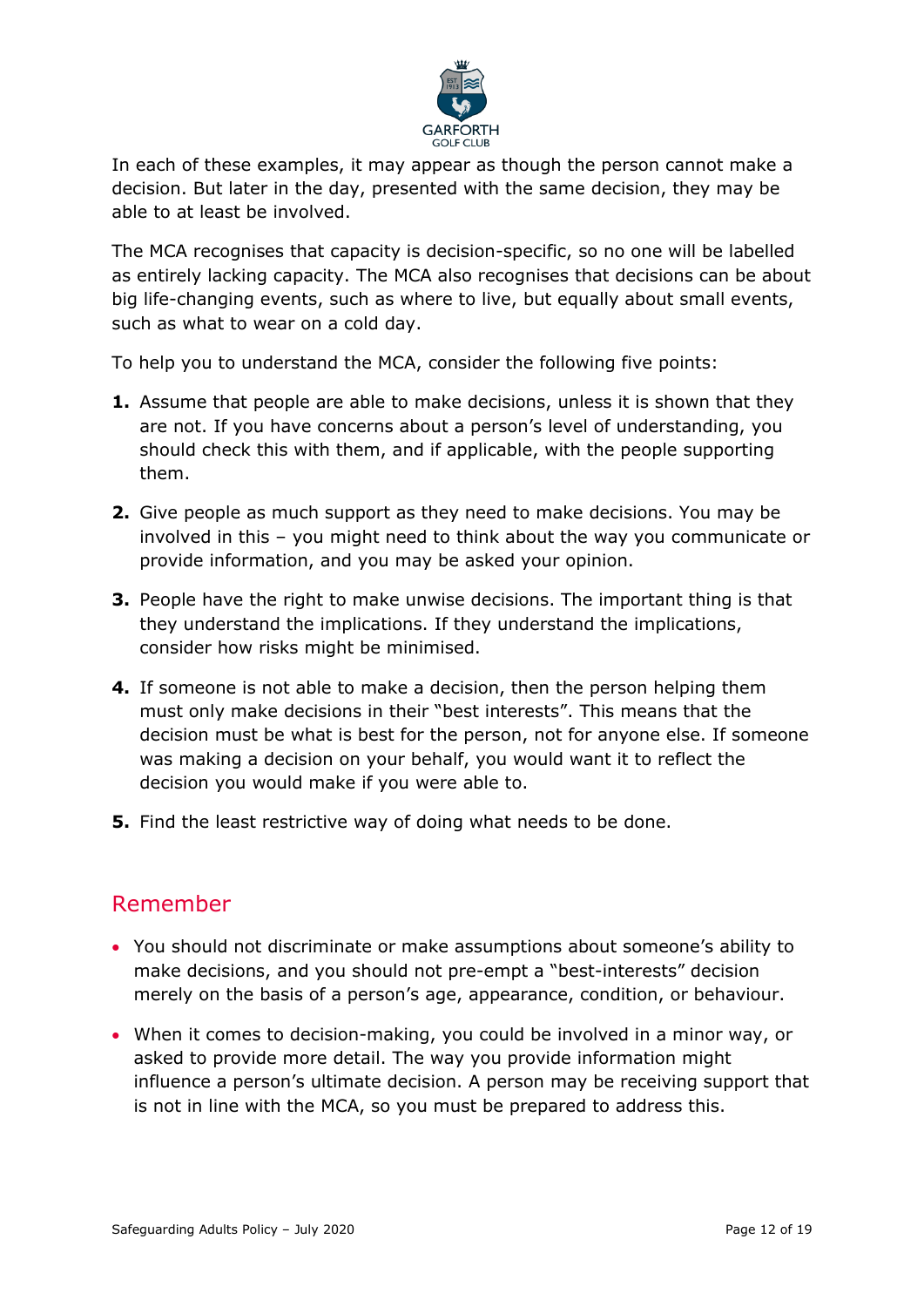

## <span id="page-12-0"></span>Incident Report Form

| Recorder's Name: |               |
|------------------|---------------|
| Address:         |               |
| Post Code:       | Telephone No: |

| Name of Identified Adult: |               |
|---------------------------|---------------|
| Address:                  |               |
| Post Code:                | Telephone No: |

| Complainant's Name: |               |
|---------------------|---------------|
| Address:            |               |
| Post Code:          | Telephone No: |

| Details of the allegations: [include: date; time; location; and nature of the<br>incident.] |
|---------------------------------------------------------------------------------------------|
| Additional information: [include: witnesses; corroborative statements; etc.]                |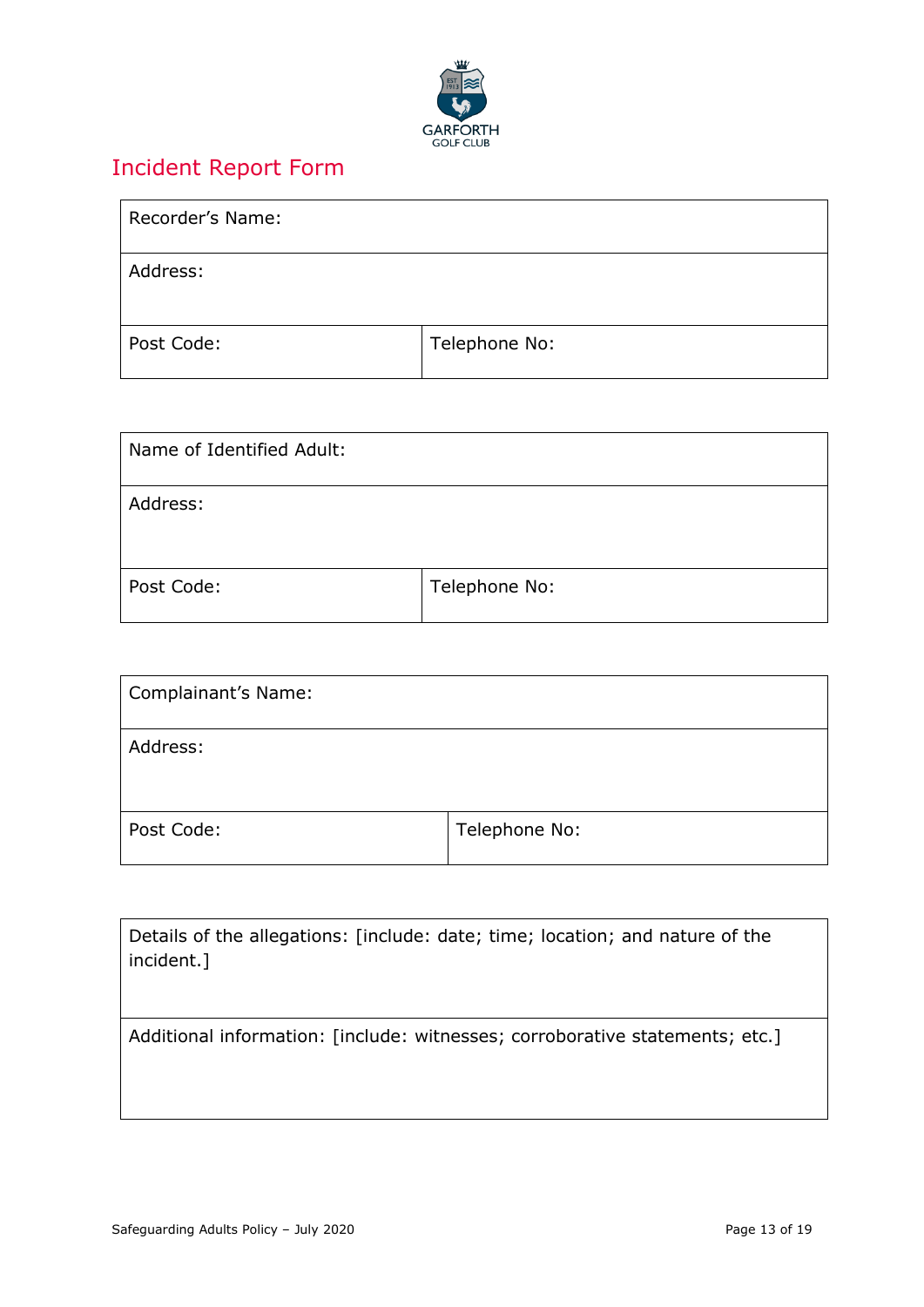

| Have you discussed your concerns with the adult? What are their views? |       |
|------------------------------------------------------------------------|-------|
|                                                                        |       |
| England Golf Safeguarding department notified (01526 351824)           |       |
| Case Number (if allocated):                                            |       |
| Name of person spoken to:                                              |       |
| Date:                                                                  | Time: |
|                                                                        |       |
| Action taken:                                                          |       |
|                                                                        |       |
| Date:                                                                  | Time: |
| Signature of Recorder:                                                 |       |
| Signature of Complainant:                                              |       |
| <b>Data protection:</b>                                                |       |

England Golf Safeguarding Department may use the information in this form (together with other information they obtain as a result of any investigation) to investigate the alleged incident and to take whatever action is deemed appropriate, in accordance with their Safeguarding Adults Policy and Procedures.

Strict confidentiality will be maintained and information will only be shared on a "need to know" basis in the interests of safeguarding. This may involve disclosing certain information to a number of organisations and individuals including relevant clubs and County bodies, individuals that are the subject of an investigation and/or Statutory agencies such as the Police and Adult Social Care.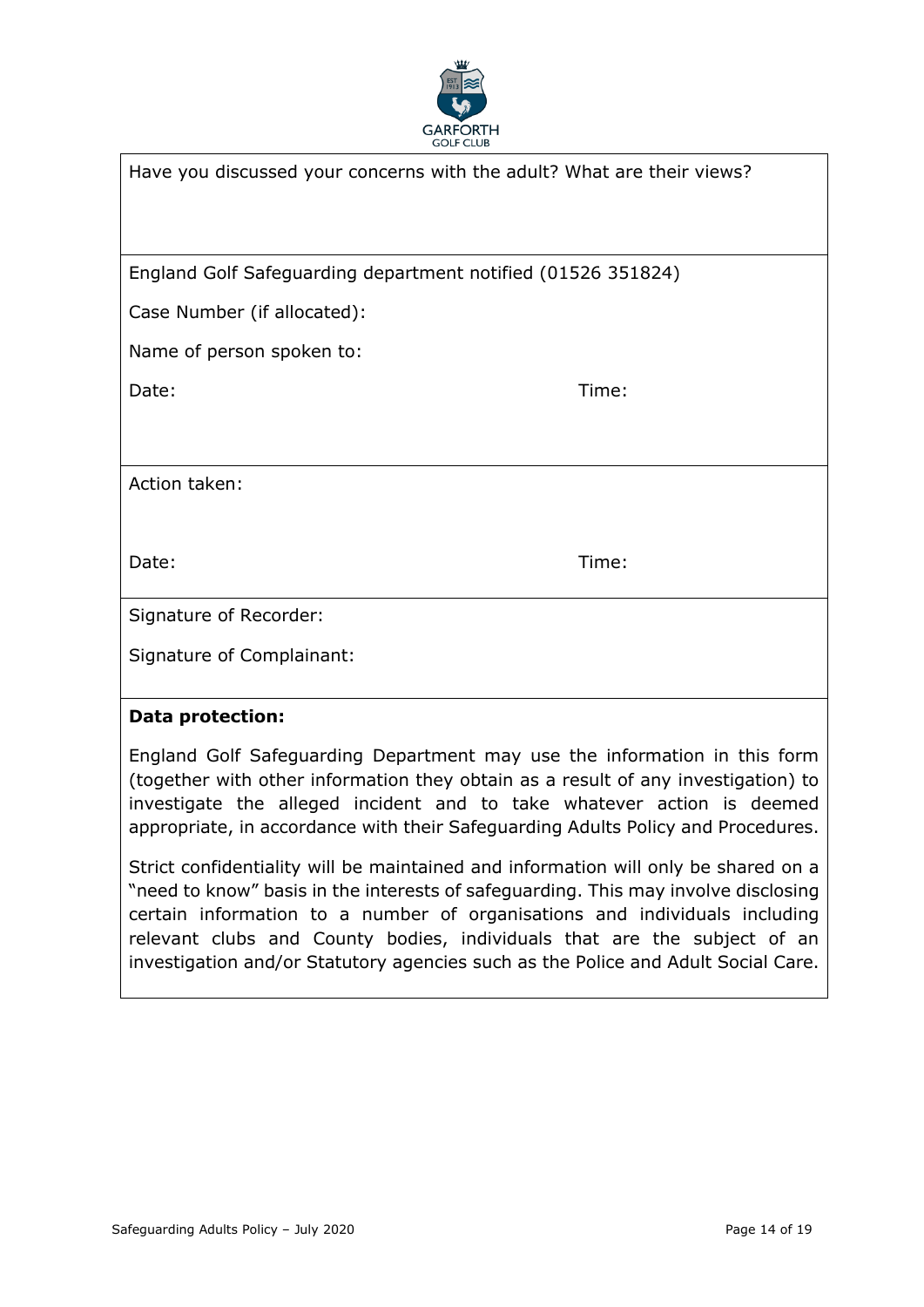

## <span id="page-14-0"></span>Garforth Golf Club

## Guidance on types of harm

#### **The Care Act 2014 recognises 10 categories of abuse that may be experienced by adults.**

#### **Self-neglect**

This covers a wide range of behaviour: neglecting to care for one's personal hygiene, health or surroundings and includes behaviour such as hoarding.

#### **Modern Slavery**

This encompasses slavery, human trafficking, forced labour and domestic servitude.

#### **Domestic Abuse**

This includes psychological, physical, sexual, financial and emotional abuse perpetrated by anyone within a person's family. It also includes so called 'honour' based violence.

#### **Discriminatory**

Discrimination is abuse which centres on a difference or perceived difference particularly with respect to race, gender or disability or any of the protected characteristics of the Equality Act.

#### **Organisational**

This includes neglect and poor care practice within an institution or specific care setting such as a hospital or care home, for example, or in relation to care provided in one's own home. This may range from one off incidents to on-going ill-treatment. It can be through neglect or poor professional practice as a result of the structure, policies, processes and practices within an organisation.

#### **Physical**

This includes hitting, slapping, pushing, kicking, misuse of medication, restraint or inappropriate sanctions.

#### **Sexual**

This includes rape, indecent exposure, sexual harassment, inappropriate looking or touching, sexual teasing or innuendo, sexual photography, subjection to pornography or witnessing sexual acts, indecent exposure and sexual assault or sexual acts to which the adult has not consented or was pressured into consenting.

#### **Financial or material**

This includes theft, fraud, internet scamming, coercion in relation to an adult's financial affairs or arrangements, including in connection with wills, property,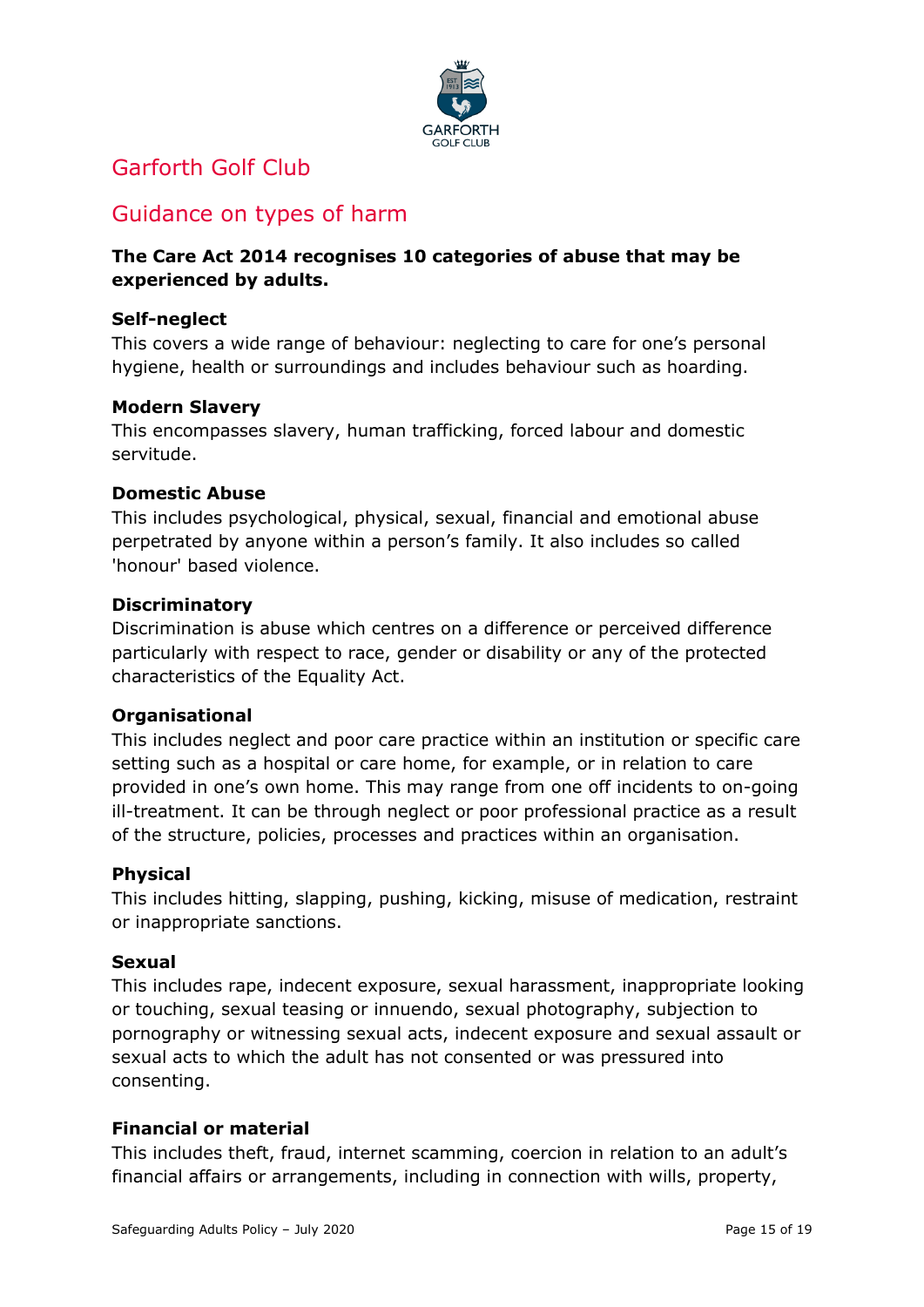

inheritance or financial transactions, or the misuse or misappropriation of property, possessions or benefits.

#### **Neglect/Acts of omission**

This includes ignoring medical or physical care needs, failing to provide access to appropriate health social care or educational services, the withholding of the necessities of life, such as medication, adequate nutrition and heating.

#### **Emotional or psychological**

This includes threats of harm or abandonment, deprivation of contact, humiliation, blaming, controlling, intimidation, coercion, harassment, verbal abuse, isolation or withdrawal from services or supportive

#### **Not included in the Care Act 2014 but also relevant to safeguarding adults in sport and physical activity:**

#### **Cyber Bullying**

Cyberbullying occurs when someone repeatedly makes fun of another person online or repeatedly picks on another person through emails or text messages, or uses online forums with the intention of harming, damaging, humiliating or isolating another person. It can be used to carry out many different types of bullying (such as racist bullying, homophobic bullying, or bullying related to special educational needs and disabilities) but instead of the perpetrator carrying out the bullying face-to-face, they use technology as a means to do it.

#### **Forced marriage**

This is a term used to describe a marriage in which one or both of the parties are married without their consent or against their will. A forced marriage differs from an arranged marriage, in which both parties consent to the assistance of a third party in identifying a spouse. The Anti-social Behaviour, Crime and Policing Act 2014 make it a criminal offence to force someone to marry.

#### **Mate Crime**

A 'mate crime' is when vulnerable people are befriended by members of the community who go on to exploit and take advantage of them. It may not be an illegal act but still has a negative effect on the individual. Mate Crime is carried out by someone the adult knows and often happens in private. In recent years there have been a number of Serious Case Reviews relating to people with a learning disability who were murdered or seriously harmed by people who purported to be their friend.

#### **Radicalisation**

The aim of radicalisation is to attract people to their reasoning, inspire new recruits and embed their extreme views and persuade vulnerable individuals of the legitimacy of their cause. This may be direct through a relationship, or through social media.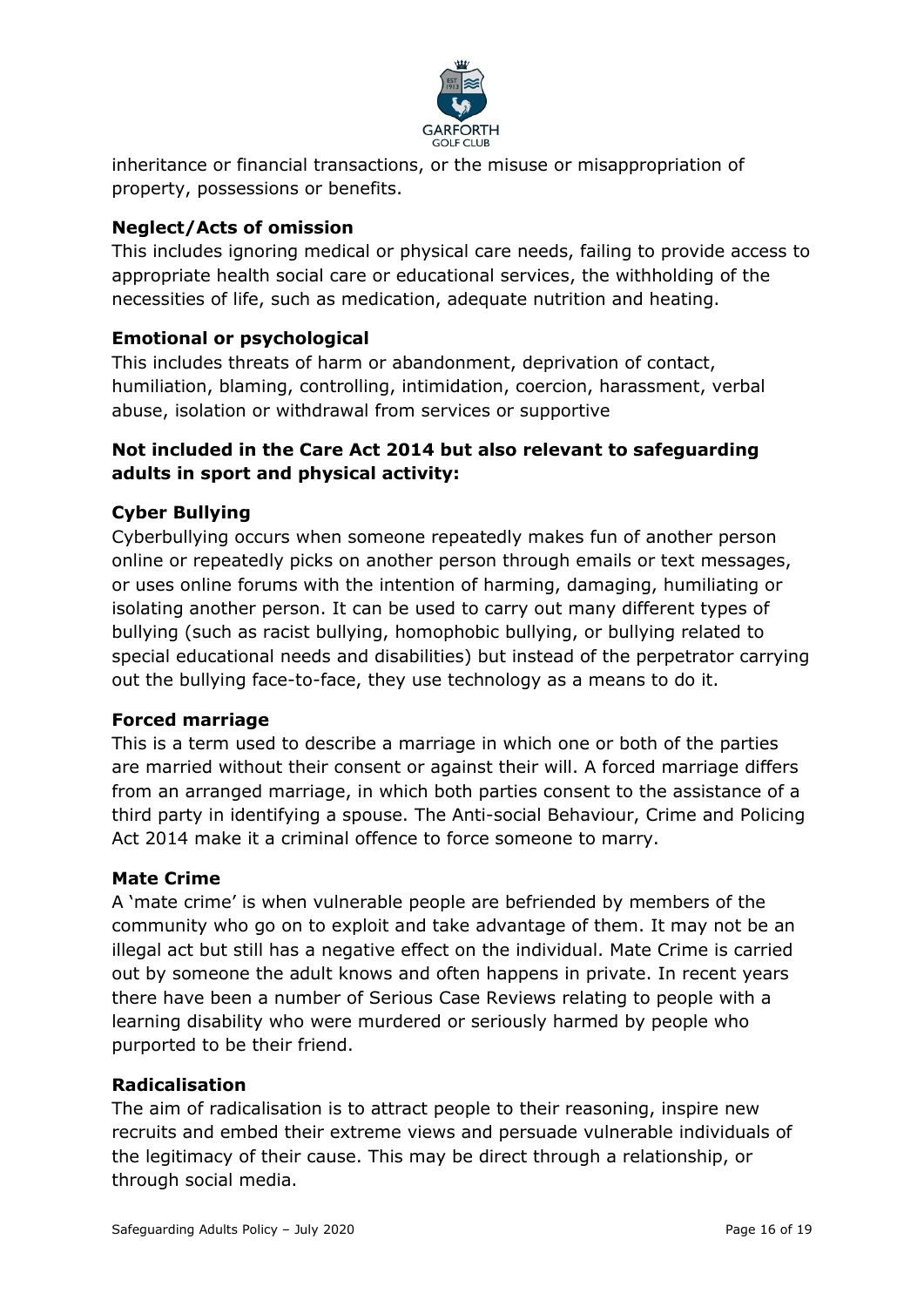

## <span id="page-16-0"></span>Garforth Golf Club

## Consent and Information Sharing

Workers and volunteers within sports and physical activity organisations should always share safeguarding concerns in line with their organisation's policy, usually with their safeguarding lead or welfare officer in the first instance, except in emergency situations. As long as it does not increase the risk to the individual, the worker or volunteer should explain to them that it is their duty to share their concern with their safeguarding lead or welfare officer.

The safeguarding lead or welfare officer will then consider the situation and plan the actions that need to be taken, in conjunction with the adult at risk and in line with the organisation's policy and procedures and local safeguarding adults board policy and procedures.

To make an adult safeguarding referral you need to call the local safeguarding adults team. This may be part of a MASH (Multi*-*Agency Safeguarding Hub). A conversation can be had with the safeguarding adults team without disclosing the identity of the person in the first instance. If it is thought that a referral needs to be made to the safeguarding adults team, consent should be sought where possible from the adult at risk.

Individuals may not give their consent to the sharing of safeguarding information with the safeguarding adults team for a number of reasons. Reassurance, appropriate support and revisiting the issues at another time may help to change their view on whether it is best to share information.

If they still do not consent, then their wishes should usually be respected. However, there are circumstances where information can be shared without consent such as when the adult does not have the capacity to consent, it is in the public interest because it may affect other people or a serious crime has been committed. This should always be discussed with your safeguarding lead and the local authority safeguarding adults team.

If someone does not want you to share information outside of the organisation or you do not have consent to share the information, ask yourself the following questions:

- Is the adult placing themselves at further risk of harm?
- Is someone else likely to get hurt?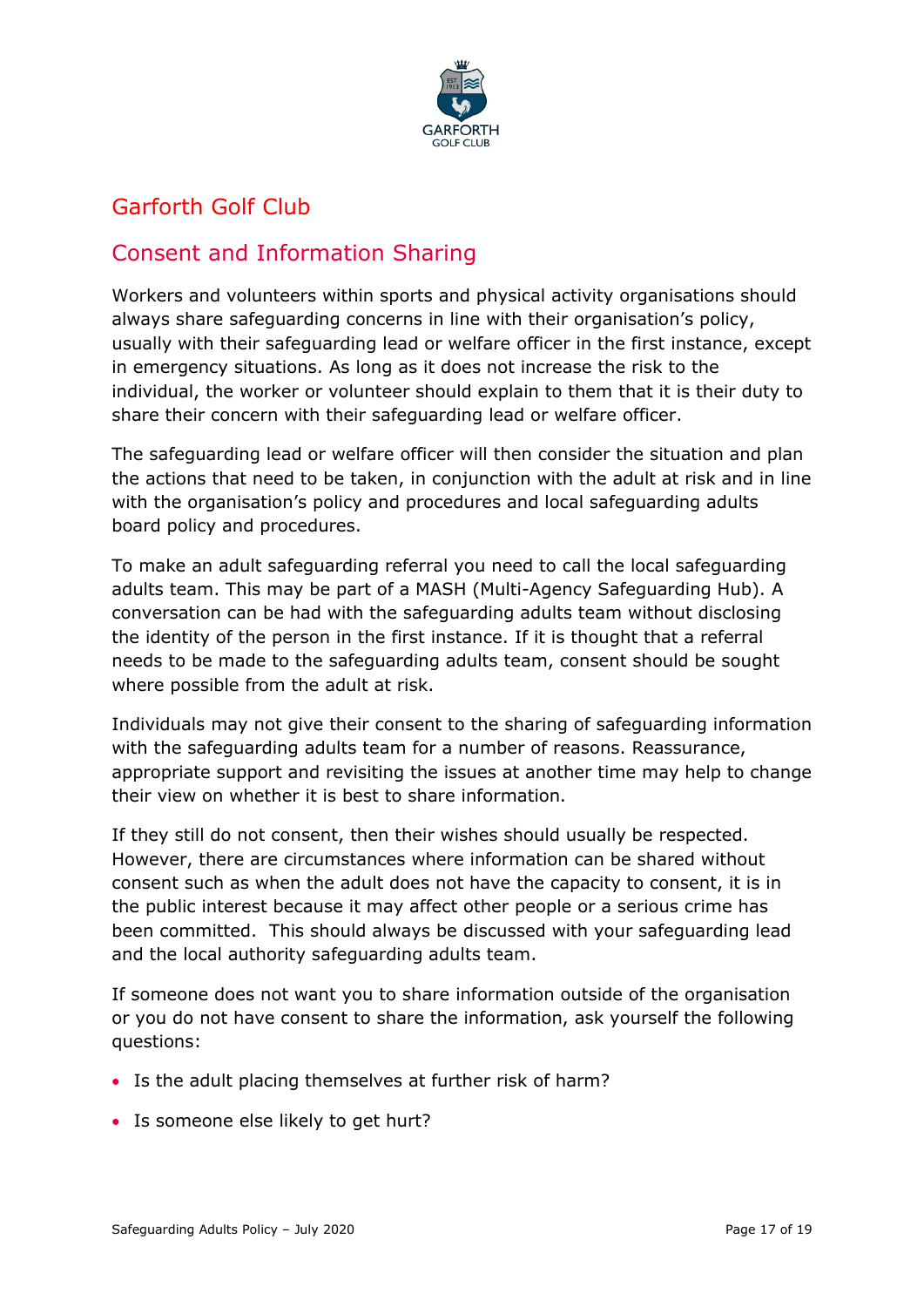

- Has a criminal offence occurred? This includes: theft or burglary of items, physical abuse, sexual abuse, forced to give extra money for lessons (financial abuse) or harassment.
- Is there suspicion that a crime has occurred?

If the answer to any of the questions above is 'yes' - then you can share without consent and need to share the information.

When sharing information there are seven Golden Rules that should always be followed.

- **1.** Seek advice if in any doubt
- **2.** Be transparent The Data Protection Act (DPA) is not a barrier to sharing information but to ensure that personal information is shared appropriately; except in circumstances where by doing so places the person at significant risk of harm.
- **3.** Consider the public interest Base all decisions to share information on the safety and well-being of that person or others that may be affected by their actions.
- **4.** Share with consent where appropriate Where possible, respond to the wishes of those who do not consent to share confidential information. You may still share information without consent, if this is in the public interest.
- **5.** Keep a record Record your decision and reasons to share or not share information.
- **6.** Accurate, necessary, proportionate, relevant and secure Ensure all information shared is accurate, up-to-date; necessary and share with only those who need to have it.
- **7.** Remember the purpose of the Data Protection Act (DPA) is to ensure personal information is shared appropriately, except in circumstances where by doing so may place the person or others at significant harm.

Please contact Garforth Golf Club Welfare Officers below,